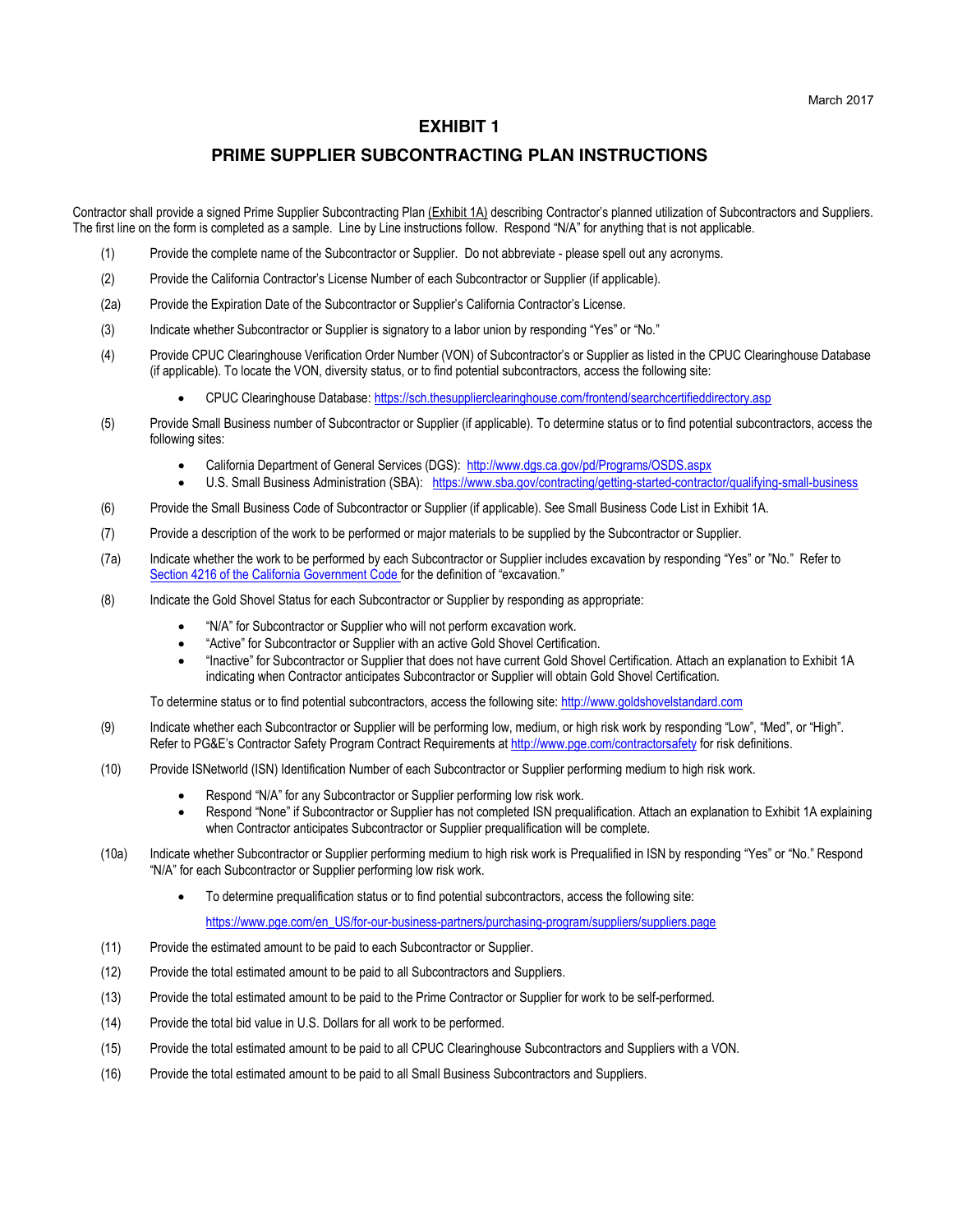| ŗ<br>Ģ<br>stric<br>ìΙ<br>ser<br>S<br>y |  |
|----------------------------------------|--|

## EXHIBIT 1A March 2017 Sourcing<br>March 2017<br>Page 1 of 1

**EXHIBIT 1A**

## Prime Supplier Subcontracting Plan **Prime Supplier Subcontracting Plan**

The information provided on this form may form the basis of a Statement of Record, against which PG&E may conduct an audit or review to ensure compliance.<br>**Prime Contractor/Supplier:** The information provided on this form may form the basis of a Statement of Record, against which PG&E may conduct an audit or review to ensure compliance.

| Small Diverse Subcontractor, Inc.<br>PG&E Project/Product:<br>Contract Duration (Year):<br>PG&E Contract Number (if any):<br>Employer Identification # (EIN):<br>Prime Contractor/Supplier:<br>Name of Subcontractor or<br><b>Supplier</b><br>$\ominus$<br>123456<br><b>Expiration Date</b><br>From:<br>Contractor's<br>License#/<br>(2) / (2a)                            |                     | Name of Preparer:                            |                                         |                                                                                                    |                                             |                      |                                                           |                                          |
|----------------------------------------------------------------------------------------------------------------------------------------------------------------------------------------------------------------------------------------------------------------------------------------------------------------------------------------------------------------------------|---------------------|----------------------------------------------|-----------------------------------------|----------------------------------------------------------------------------------------------------|---------------------------------------------|----------------------|-----------------------------------------------------------|------------------------------------------|
|                                                                                                                                                                                                                                                                                                                                                                            |                     | Telephone:                                   |                                         |                                                                                                    |                                             |                      |                                                           |                                          |
|                                                                                                                                                                                                                                                                                                                                                                            |                     | E-Mail:                                      |                                         |                                                                                                    |                                             |                      |                                                           |                                          |
|                                                                                                                                                                                                                                                                                                                                                                            |                     |                                              | Is Prime Contractor/Supplier CPUC CI    | earinghouse Certified?                                                                             | Yes                                         | 중                    | $\sum_{i=1}^{n}$                                          |                                          |
|                                                                                                                                                                                                                                                                                                                                                                            | Ĕ                   |                                              |                                         | Is Prime Contractor/Supplier a Registered Small Business?                                          | Yes                                         | 종                    | Small Business #:                                         |                                          |
|                                                                                                                                                                                                                                                                                                                                                                            | $\odot$             | $\mathbf{f}$<br>$\mathbf{G}$                 | $\widehat{\mathbf{e}}$                  | $(l)$ / $(l)$                                                                                      | $\circledcirc$                              | $\odot$              | (10) / (01)                                               | (11)                                     |
|                                                                                                                                                                                                                                                                                                                                                                            | Signatory?<br>Union | CPUC<br>NON<br><b>Business</b><br>Small<br>¥ | <b>Business</b><br>Small<br><b>Code</b> | Description of Work to be Performed or<br>Major Materials to be Supplied /<br>Excavation Required? | <b>Shovel</b><br><b>Status</b><br>pop       | Level<br><b>Risk</b> | Prequalified?<br>ISN ID#/                                 | <b>Amount to</b><br>Estimated<br>be Paid |
|                                                                                                                                                                                                                                                                                                                                                                            | 12/31/17<br>kes     | 6666666<br>1234567                           | <b>SBE-DGS</b>                          | Demolition<br>Yes                                                                                  | Active                                      | High                 | 400-111111<br>yes                                         | \$Example                                |
|                                                                                                                                                                                                                                                                                                                                                                            |                     |                                              |                                         |                                                                                                    |                                             |                      |                                                           | ↔                                        |
|                                                                                                                                                                                                                                                                                                                                                                            |                     |                                              |                                         |                                                                                                    |                                             |                      |                                                           | ↔                                        |
|                                                                                                                                                                                                                                                                                                                                                                            |                     |                                              |                                         |                                                                                                    |                                             |                      |                                                           | ↔                                        |
|                                                                                                                                                                                                                                                                                                                                                                            |                     |                                              |                                         |                                                                                                    |                                             |                      |                                                           | ↔                                        |
|                                                                                                                                                                                                                                                                                                                                                                            |                     |                                              |                                         |                                                                                                    |                                             |                      |                                                           | ↮                                        |
|                                                                                                                                                                                                                                                                                                                                                                            |                     |                                              |                                         |                                                                                                    |                                             |                      |                                                           | ↮                                        |
|                                                                                                                                                                                                                                                                                                                                                                            |                     |                                              |                                         |                                                                                                    |                                             |                      |                                                           | ↔                                        |
|                                                                                                                                                                                                                                                                                                                                                                            |                     |                                              |                                         |                                                                                                    |                                             |                      |                                                           | ↔                                        |
|                                                                                                                                                                                                                                                                                                                                                                            |                     |                                              |                                         |                                                                                                    |                                             |                      |                                                           | ↔                                        |
|                                                                                                                                                                                                                                                                                                                                                                            |                     |                                              |                                         |                                                                                                    |                                             |                      |                                                           | ↔                                        |
|                                                                                                                                                                                                                                                                                                                                                                            |                     |                                              |                                         |                                                                                                    | (12) Total All Subcontractors and Suppliers |                      |                                                           | ↔                                        |
| <b>Small Business Code List</b><br>SBE-DGS A small business<br>SBE-SBA A small business<br>SBE-OTH A small business<br>A small business certified by the U.S. Small Business Administration (SBA)<br>A small business certified by another agency that issues a Small Business number<br>A small business certified by the California Department of General Services (DGS) |                     |                                              |                                         |                                                                                                    |                                             |                      | (13) Total Self-Performed by Prime Contractor / Supplier: | ↔                                        |
|                                                                                                                                                                                                                                                                                                                                                                            |                     |                                              |                                         | (14) Total Bid Value:                                                                              |                                             |                      |                                                           | ↔                                        |
| Signature:                                                                                                                                                                                                                                                                                                                                                                 |                     |                                              | Date:                                   |                                                                                                    | (15) Total CPUC Clearinghouse Certified:    |                      |                                                           | ↔                                        |
| I hereby certify that the information listed is true to the best of my knowledge                                                                                                                                                                                                                                                                                           |                     |                                              |                                         |                                                                                                    | (16) Total Small Business Certified         |                      |                                                           | ↔                                        |

1 Subcontractors and Suppliers may have both a CPUC Clearinghouse and a Small Business Certification. Please list both numbers. If a company has more than one Small Business Certification, list the numbers in the following 1 Subcontractors and Suppliers may have both a CPUC Clearinghouse and a Small Business Certification. Please list both numbers. order: (1) DGS, (2) SBA, and (3) any other small business registry where a number is issued. If a company has more than one Small Business Certification, list the numbers in the following